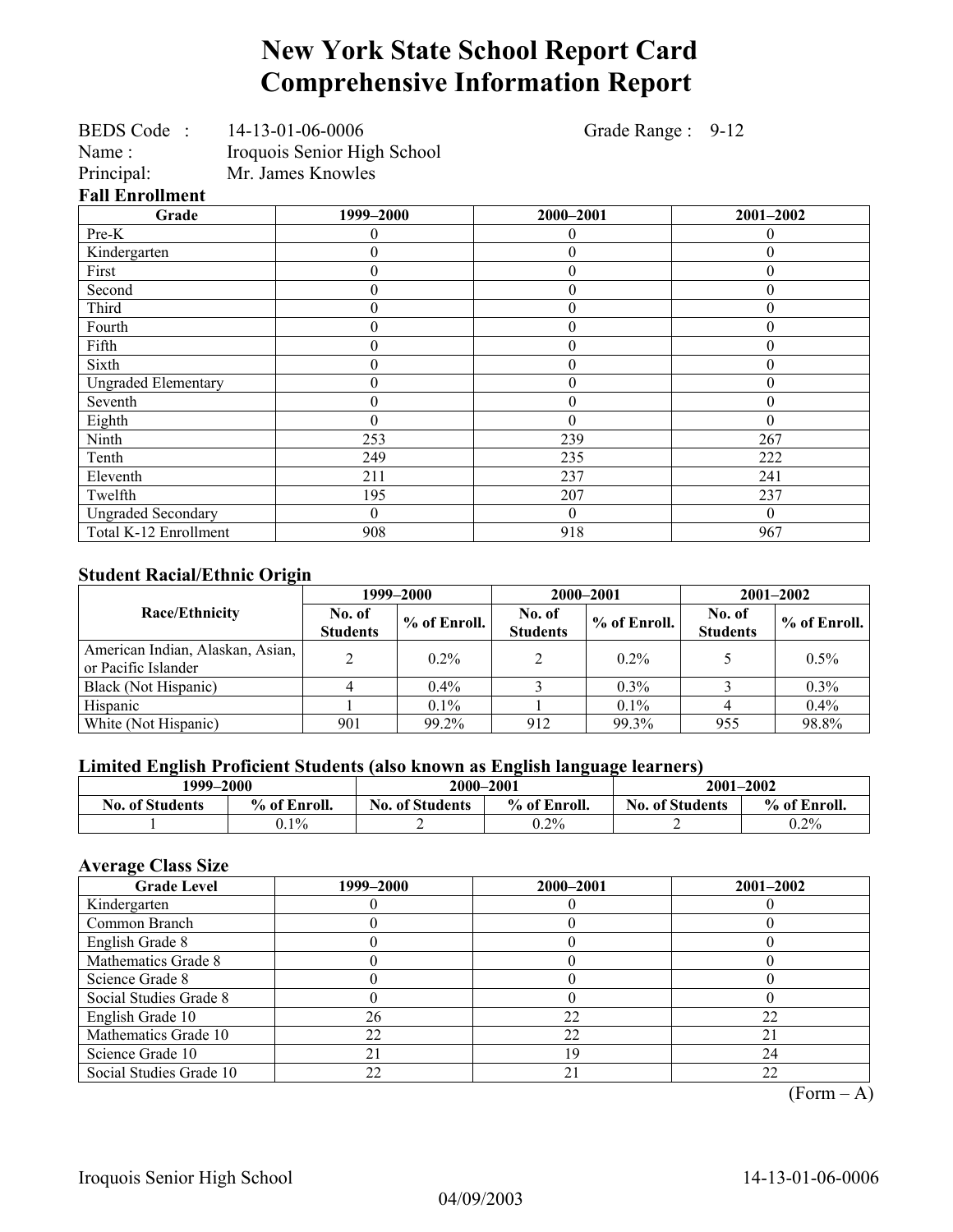### **District Need to Resource Capacity Category**

| <b>N/RC Category</b> | <b>Description</b>                                                                                 |
|----------------------|----------------------------------------------------------------------------------------------------|
|                      | This is a school district with average student needs in relation to<br>district resource capacity. |

### **Similar School Group and Description**

| <b>Similar School Group</b> | <b>Description</b>                                                    |
|-----------------------------|-----------------------------------------------------------------------|
|                             | All schools in this group are secondary level schools in school       |
| 49                          | districts with average student needs in relation to district resource |
|                             | capacity. The schools in this group are in the lower range of student |
|                             | needs for secondary level schools in these districts.                 |

All schools within the same N/RC category are divided into three similar school groups defined by the percentage of students in the school who are eligible for the free-lunch program and/or who are limited English proficient (also known as English language learners).

#### **Attendance and Suspension**

|                               | 1998–1999        |         |                 | 1999–2000 | 2000-2001       |         |
|-------------------------------|------------------|---------|-----------------|-----------|-----------------|---------|
|                               | $%$ of<br>No. of |         | No. of          | $%$ of    | No. of          | $%$ of  |
|                               | <b>Students</b>  | Enroll. | <b>Students</b> | Enroll.   | <b>Students</b> | Enroll. |
| <b>Annual Attendance Rate</b> |                  | 95.7%   |                 | 95.3%     |                 | 95.8%   |
| <b>Student Suspensions</b>    |                  | $.7\%$  |                 | $0.8\%$   |                 | $0.5\%$ |

### **Student Socioeconomic and Stability Indicators (Percent of Enrollment)**

|                          | 1999-2000 | 2000-2001  | $2001 - 2002$ |
|--------------------------|-----------|------------|---------------|
| <b>Free Lunch</b>        | $2.0\%$   | $3.6\%$    | $2.9\%$       |
| <b>Reduced Lunch</b>     | 2.9%      | $.5\%$     | 2.9%          |
| <b>Public Assistance</b> | $1-10\%$  | $1 - 10\%$ | $1 - 10\%$    |
| <b>Student Stability</b> | 99%       | 99%        | 100%          |

### **Staff Counts**

| Staff                                 | $2001 - 2002$ |
|---------------------------------------|---------------|
| <b>Total Teachers</b>                 | 64            |
| <b>Total Other Professional Staff</b> |               |
| <b>Total Paraprofessionals</b>        | NΑ            |
| Teaching out of Certification*        |               |
| Teachers with Temporary Licenses      |               |

\*Teaching out of certification more than on an incidental basis. Teachers with temporary licenses are also counted as teaching out of certification.

 $(Form - B)$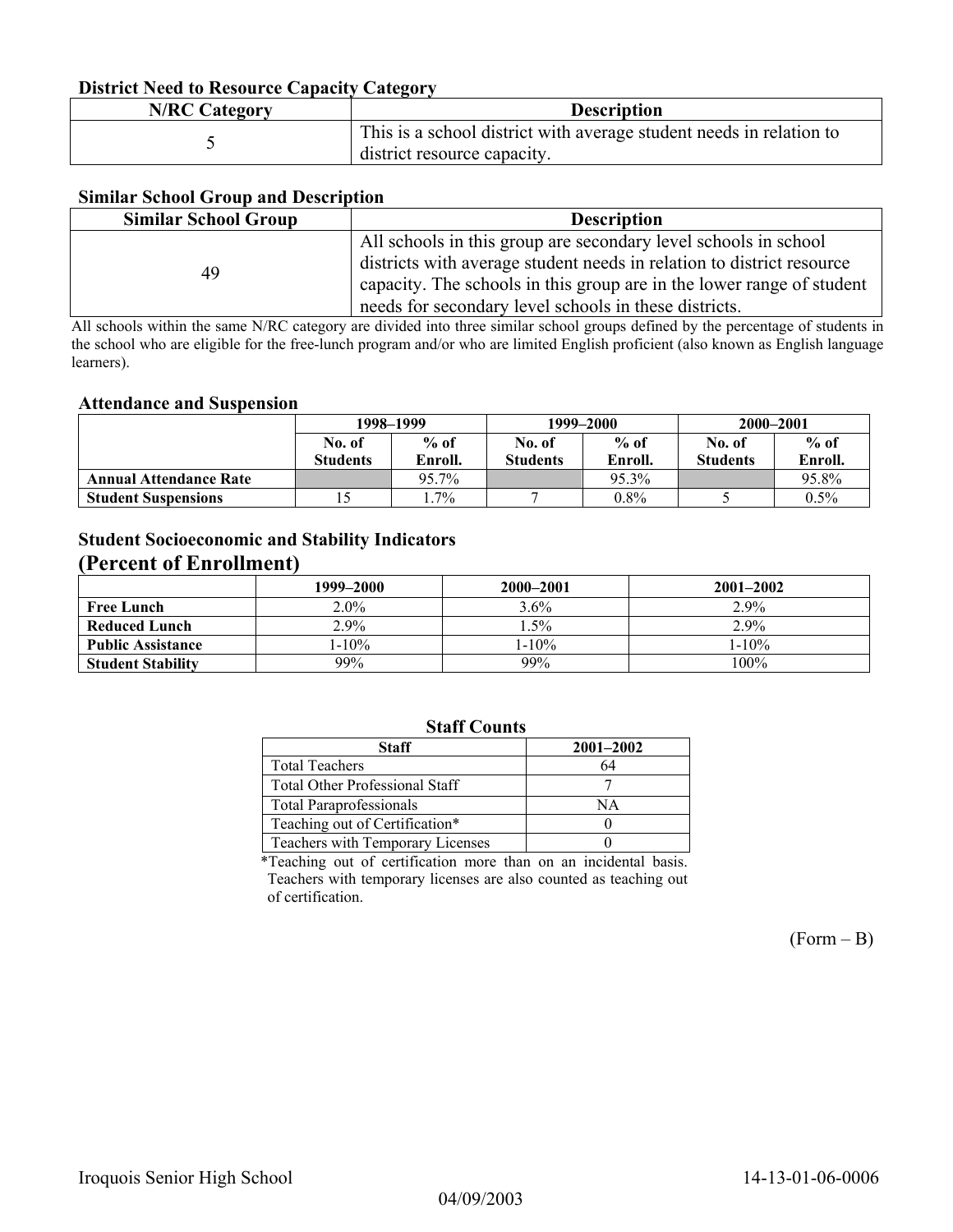# **High School Graduates and Noncompleters**

|                                      | mga senyor sragaato narang regents Dipromas<br>1999–2000 |                                   |                                                    |                       | 2000-2001                         |                                                    |                | $2001 - 2002$                     |                                                    |  |
|--------------------------------------|----------------------------------------------------------|-----------------------------------|----------------------------------------------------|-----------------------|-----------------------------------|----------------------------------------------------|----------------|-----------------------------------|----------------------------------------------------|--|
|                                      | <b>Total</b><br>Grads                                    | <b>Regents</b><br><b>Diplomas</b> | $\frac{6}{9}$<br><b>Regents</b><br><b>Diplomas</b> | <b>Total</b><br>Grads | <b>Regents</b><br><b>Diplomas</b> | $\frac{0}{0}$<br><b>Regents</b><br><b>Diplomas</b> | Total<br>Grads | <b>Regents</b><br><b>Diplomas</b> | $\frac{0}{0}$<br><b>Regents</b><br><b>Diplomas</b> |  |
| General<br>Education                 | 179                                                      | 139                               | 78%                                                | 196                   | 160                               | 82%                                                | 208            | 164                               | 79%                                                |  |
| Students with<br><b>Disabilities</b> | 10                                                       | 0                                 | $0\%$                                              |                       | 0                                 | $0\%$                                              | 9              | $\theta$                          | $0\%$                                              |  |
| All Students                         | 189                                                      | 139                               | 74%                                                | 203                   | 160                               | 79%                                                | 217            | 164                               | 76%                                                |  |

### **High School Graduates Earning Regents Diplomas\***

\*Only students awarded local diplomas (including local diplomas with Regents endorsements) are counted as high school graduates. Data reported for the 1999–2000 and 2000–2001 school years include August, January, and June graduates. Data reported for the 2001–2002 school year include only January and June graduates.

#### **Distribution of 2001–2002 Graduates (All Students)**

|               | To 4-vear<br>College | To 2-vear<br>College | <b>To Other Post-</b><br>Secondary | To the Military | Emplovment | Other |
|---------------|----------------------|----------------------|------------------------------------|-----------------|------------|-------|
| <b>Number</b> | 136                  | 40                   |                                    |                 |            |       |
| Percent       | 63%                  | 18%                  | 4%                                 | 2%              | 5%         | 8%    |

#### **Number of High School Completers with Disabilities in 2001–2002**

| Graduates*<br>$\mathbf{a}$ | <b>Regents</b><br><b>Diplomas</b><br>b) | <b>IEP Diplomas</b><br>or Certificates<br>l c' | All 2001-2002<br><b>Completers</b><br>$(a+c)$ |
|----------------------------|-----------------------------------------|------------------------------------------------|-----------------------------------------------|
|                            |                                         |                                                |                                               |

\*Local Diplomas (including local diplomas with Regents endorsements)

#### **High School Noncompletion Rates**

|                     |                            | 1999-2000       |         | 2000-2001       |         | 2001-2002       |         |
|---------------------|----------------------------|-----------------|---------|-----------------|---------|-----------------|---------|
|                     |                            | No. of          | $%$ of  | No. of          | $%$ of  | No. of          | $%$ of  |
|                     |                            | <b>Students</b> | Enroll. | <b>Students</b> | Enroll. | <b>Students</b> | Enroll. |
| General-            | Dropped Out                |                 |         |                 |         | 12              | $1.2\%$ |
| <b>Education</b>    | Entered GED Program*       |                 |         |                 |         | $\theta$        | $0.0\%$ |
| <b>Students</b>     | <b>Total Noncompleters</b> |                 |         |                 |         | 12              | $1.2\%$ |
| <b>Students</b>     | Dropped Out                |                 |         |                 |         | $\theta$        | $0.0\%$ |
| with                | Entered GED Program*       |                 |         |                 |         | $\theta$        | $0.0\%$ |
| <b>Disabilities</b> | <b>Total Noncompleters</b> |                 |         |                 |         | $\theta$        | $0.0\%$ |
| All                 | Dropped Out                | 10              | 1.1%    |                 | $0.5\%$ | 12              | $1.2\%$ |
| <b>Students</b>     | Entered GED Program*       | $\Omega$        | $0.0\%$ | ↑               | $0.2\%$ | $\Omega$        | $0.0\%$ |
|                     | <b>Total Noncompleters</b> | 10              | $1.1\%$ |                 | $0.8\%$ | 12              | $1.2\%$ |

\*The number and percentage of students who left K-12, diploma-bound systems and entered an alternative program leading to a high school equivalency diploma.

 $(Form - C)$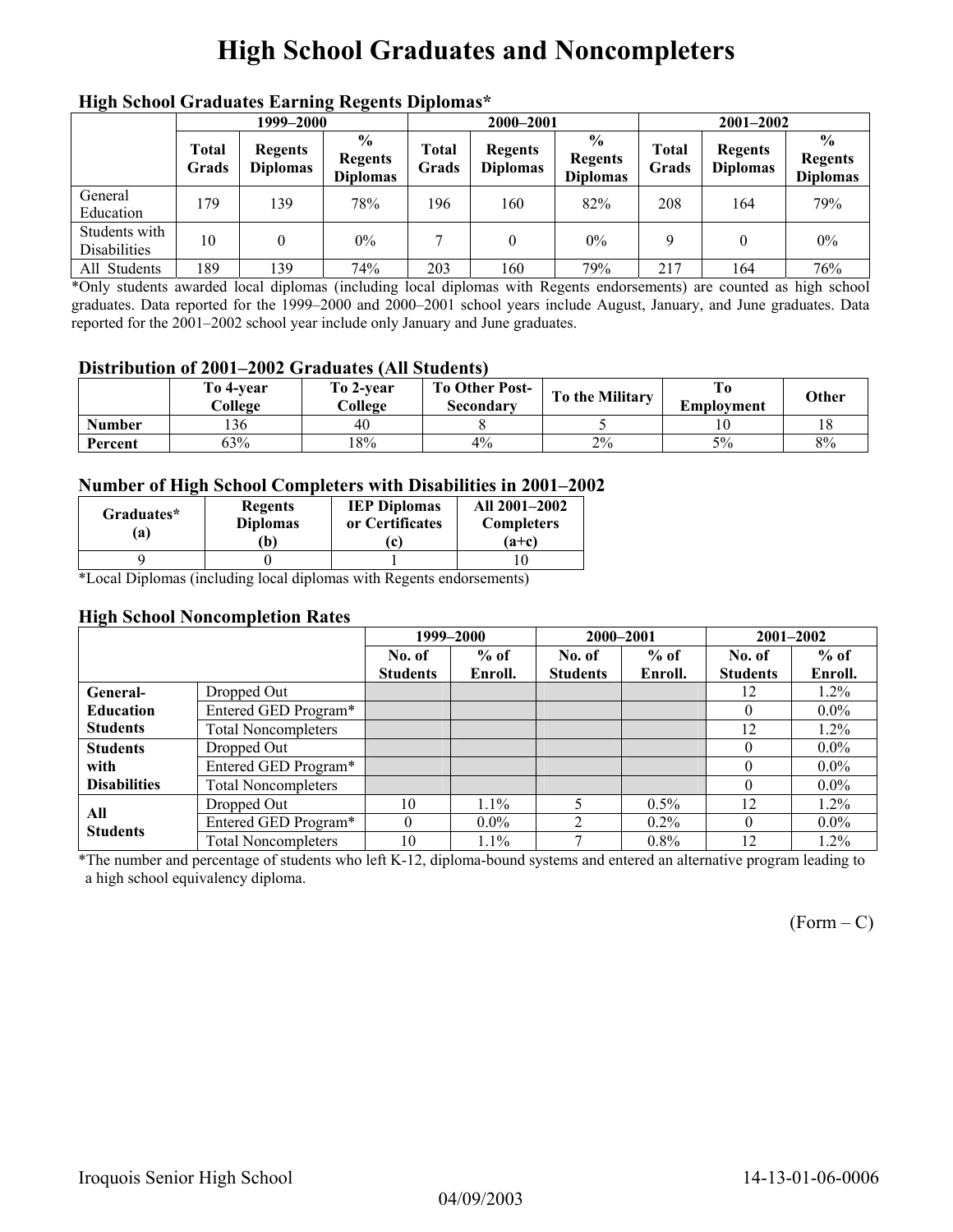# **Second Language Proficiency Examinations**

### **General-Education Students**

| <b>Test</b> | 1999–2000         |           |                   | 2000-2001 | $2001 - 2002$     |           |  |
|-------------|-------------------|-----------|-------------------|-----------|-------------------|-----------|--|
|             | <b>No. Tested</b> | % Passing | <b>No. Tested</b> | % Passing | <b>No. Tested</b> | % Passing |  |
| French      |                   | 94%       |                   | $0\%$     |                   | 56%       |  |
| German      |                   | 0%        |                   | $0\%$     |                   | $0\%$     |  |
| Italian     |                   | $0\%$     |                   | 0%        |                   | $0\%$     |  |
| Latin       |                   | $0\%$     |                   | $0\%$     |                   | $0\%$     |  |
| Spanish     |                   | 91%       |                   | 0%        |                   | 91%       |  |

### **Students with Disabilities**

| <b>Test</b> | 1999–2000         |           |                   | 2000-2001 | $2001 - 2002$     |           |  |
|-------------|-------------------|-----------|-------------------|-----------|-------------------|-----------|--|
|             | <b>No. Tested</b> | % Passing | <b>No. Tested</b> | % Passing | <b>No. Tested</b> | % Passing |  |
| French      |                   |           |                   | $0\%$     |                   | $0\%$     |  |
| German      |                   | $0\%$     |                   | $0\%$     |                   | $0\%$     |  |
| Italian     |                   | $0\%$     |                   | $0\%$     |                   | $0\%$     |  |
| Latin       |                   | $0\%$     |                   | $0\%$     |                   | 0%        |  |
| Spanish     |                   |           |                   | $0\%$     |                   | $0\%$     |  |

(Form – D)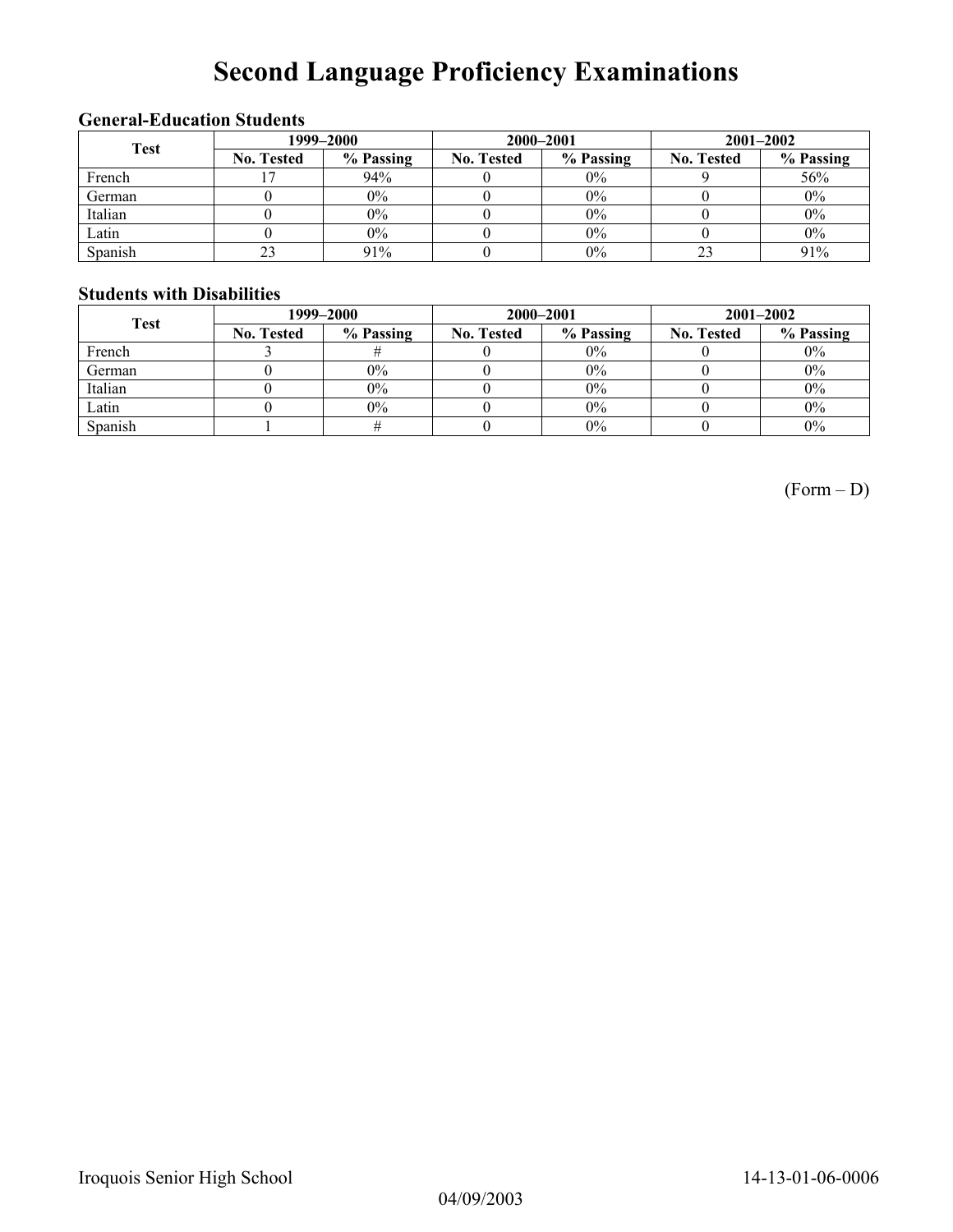# **Regents Competency Tests**

### **General-Education Students**

| <b>Test</b>       | 1999–2000         |           |                   | 2000-2001 | $2001 - 2002$     |           |  |
|-------------------|-------------------|-----------|-------------------|-----------|-------------------|-----------|--|
|                   | <b>No. Tested</b> | % Passing | <b>No. Tested</b> | % Passing | <b>No. Tested</b> | % Passing |  |
| Mathematics       |                   | $0\%$     |                   | $0\%$     |                   |           |  |
| Science           |                   | $0\%$     |                   | $0\%$     |                   |           |  |
| Reading           |                   | 0%        |                   | 0%        |                   | $0\%$     |  |
| Writing           |                   | 0%        |                   | 0%        |                   | $0\%$     |  |
| Global Studies    |                   | $0\%$     |                   | 0%        |                   | $0\%$     |  |
| U.S. Hist & Gov't | 30                | 77%       |                   | 0%        |                   | $0\%$     |  |

### **Students with Disabilities**

| <b>Test</b>       | 1999–2000         |           |                   | 2000-2001 | $2001 - 2002$     |           |  |
|-------------------|-------------------|-----------|-------------------|-----------|-------------------|-----------|--|
|                   | <b>No. Tested</b> | % Passing | <b>No. Tested</b> | % Passing | <b>No. Tested</b> | % Passing |  |
| Mathematics       |                   | $0\%$     |                   |           | 26                | 65%       |  |
| Science           |                   | $0\%$     | 23                | 74%       |                   | 74%       |  |
| Reading           |                   | 100%      |                   | $0\%$     |                   | $0\%$     |  |
| Writing           |                   | 100%      |                   | $0\%$     |                   |           |  |
| Global Studies    |                   | 17%       |                   |           |                   |           |  |
| U.S. Hist & Gov't | .6                | 94%       |                   | 78%       |                   | 100%      |  |

 $(Form - E)$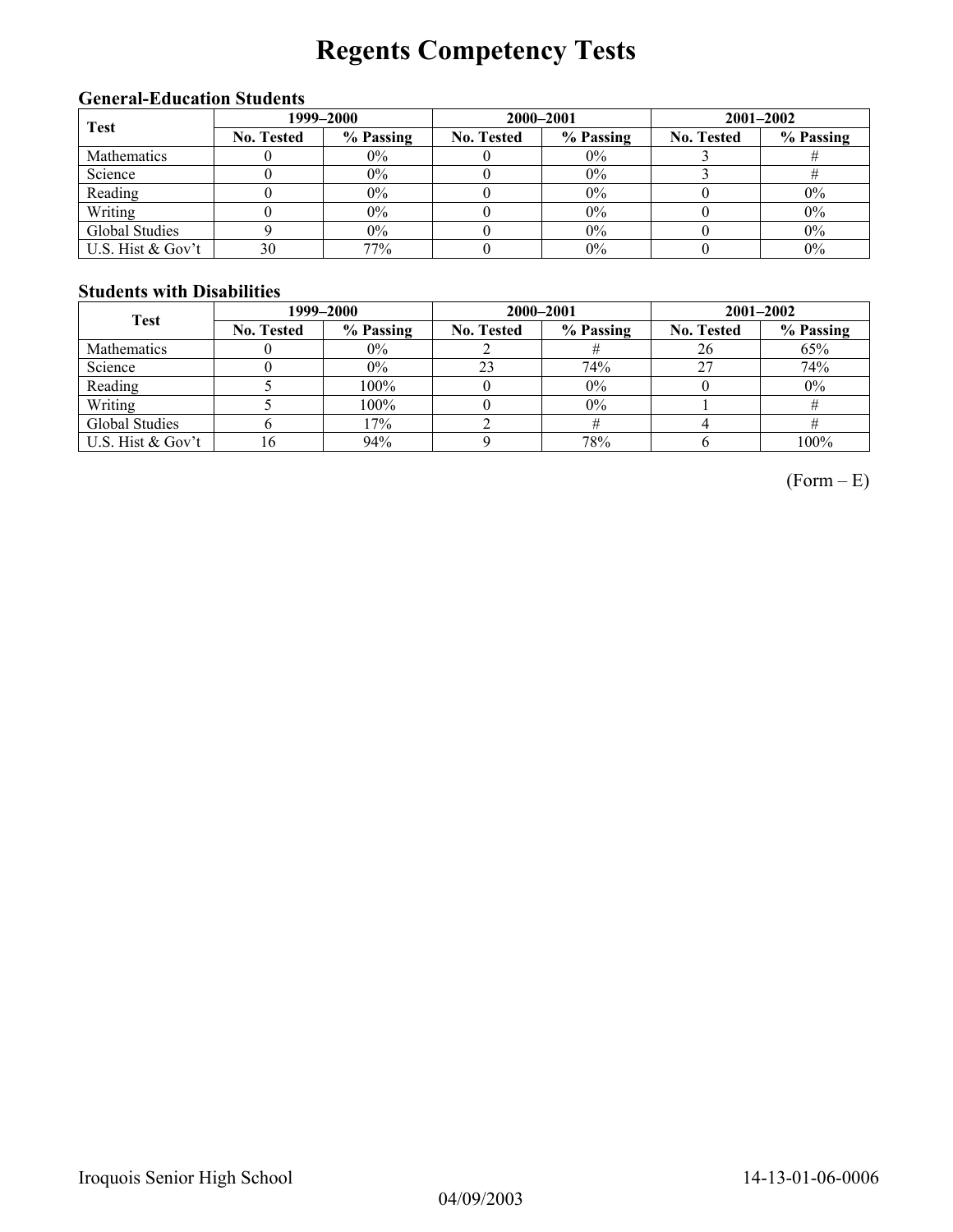|                                                                   |                  | <b>All Students</b>          | <b>Students with Disabilities</b>                      |                  |                  |                  |  |  |  |  |
|-------------------------------------------------------------------|------------------|------------------------------|--------------------------------------------------------|------------------|------------------|------------------|--|--|--|--|
|                                                                   | 2000             | 2001                         | 2002                                                   | 2000             | 2001             | 2002             |  |  |  |  |
|                                                                   |                  | <b>Comprehensive English</b> |                                                        |                  |                  |                  |  |  |  |  |
| Number Tested                                                     | 205              | 234                          | 244                                                    | 11               | 14               | 15               |  |  |  |  |
| Number Scoring 55-100                                             | 205              | 233                          | 244                                                    | 11               | 14               | 15               |  |  |  |  |
| Number Scoring 65-100                                             | 184              | 211                          | 240                                                    | 5                | $\overline{7}$   | 14               |  |  |  |  |
| Number Scoring 85-100                                             | 35               | 60                           | 156                                                    | $\mathbf{0}$     | $\mathbf{0}$     | $\overline{2}$   |  |  |  |  |
| Percentage of Tested Scoring 55-100                               | 100%             | 100%                         | 100%                                                   | 100%             | 100%             | 100%             |  |  |  |  |
| Percentage of Tested Scoring 65-100                               | 90%              | 90%                          | 98%                                                    | 45%              | 50%              | 93%              |  |  |  |  |
| Percentage of Tested Scoring 85-100                               | 17%              | 26%                          | 64%                                                    | $0\%$            | $0\%$            | 13%              |  |  |  |  |
| Sequential Mathematics, Course I (last administered January 2002) |                  |                              |                                                        |                  |                  |                  |  |  |  |  |
| Number Tested                                                     | 249              | 61                           |                                                        | 17               | $\overline{c}$   | $\boldsymbol{0}$ |  |  |  |  |
| Number Scoring 55-100                                             | 213              | 43                           | $\#$                                                   | $\overline{13}$  | $\overline{\#}$  | $\overline{0}$   |  |  |  |  |
| Number Scoring 65-100                                             | 196              | 30                           | $\#$                                                   | $\,8\,$          | $\#$             | $\boldsymbol{0}$ |  |  |  |  |
| Number Scoring 85-100                                             | 111              | 6                            | $\#$                                                   | $\overline{2}$   | $\#$             | $\boldsymbol{0}$ |  |  |  |  |
| Percentage of Tested Scoring 55-100                               | 86%              | $70\%$                       | $\#$                                                   | 76%              | $\overline{\#}$  | $0\%$            |  |  |  |  |
| Percentage of Tested Scoring 65-100                               | 79%              | 49%                          | $\overline{\#}$                                        | 47%              | $\#$             | 0%               |  |  |  |  |
| Percentage of Tested Scoring 85-100                               | 45%              | 10%                          | $\overline{\#}$                                        | 12%              | $\#$             | $0\%$            |  |  |  |  |
| <b>Mathematics A</b>                                              |                  |                              |                                                        |                  |                  |                  |  |  |  |  |
| Number Tested                                                     | $\boldsymbol{0}$ | $\mathbf{0}$                 | 224                                                    | $\boldsymbol{0}$ | $\boldsymbol{0}$ | 19               |  |  |  |  |
| Number Scoring 55-100                                             | $\mathbf{0}$     | $\mathbf{0}$                 | 201                                                    | $\mathbf{0}$     | $\mathbf{0}$     | $\overline{12}$  |  |  |  |  |
| Number Scoring 65-100                                             | $\mathbf{0}$     | $\overline{0}$               | 179                                                    | $\boldsymbol{0}$ | $\mathbf{0}$     | 6                |  |  |  |  |
| Number Scoring 85-100                                             | $\overline{0}$   | $\overline{0}$               | 82                                                     | $\mathbf{0}$     | $\mathbf{0}$     | $\overline{2}$   |  |  |  |  |
| Percentage of Tested Scoring 55-100                               | $0\%$            | $0\%$                        | 90%                                                    | $0\%$            | $0\%$            | 63%              |  |  |  |  |
| Percentage of Tested Scoring 65-100                               | $0\%$            | $0\%$                        | 80%                                                    | $0\%$            | $0\%$            | 32%              |  |  |  |  |
| Percentage of Tested Scoring 85-100                               | 0%               | 0%                           | 37%                                                    | $0\%$            | $0\%$            | 11%              |  |  |  |  |
|                                                                   |                  |                              | <b>Global Studies (last administered January 2000)</b> |                  |                  |                  |  |  |  |  |
| Number Tested                                                     | 3                |                              |                                                        | $\mathbf{0}$     |                  |                  |  |  |  |  |
| Number Scoring 55-100                                             | $\#$             |                              |                                                        | $\boldsymbol{0}$ |                  |                  |  |  |  |  |
| Number Scoring 65-100                                             | $\#$             |                              |                                                        | $\boldsymbol{0}$ |                  |                  |  |  |  |  |
| Number Scoring 85-100                                             | #                |                              |                                                        | $\overline{0}$   |                  |                  |  |  |  |  |
| Percentage of Tested Scoring 55-100                               | $\overline{\#}$  |                              |                                                        | $0\%$            |                  |                  |  |  |  |  |
| Percentage of Tested Scoring 65-100                               | $\overline{\#}$  |                              |                                                        | $0\%$            |                  |                  |  |  |  |  |
| Percentage of Tested Scoring 85-100                               | $\overline{\#}$  |                              |                                                        | 0%               |                  |                  |  |  |  |  |
| Global History and Geography (first administered June 2000)       |                  |                              |                                                        |                  |                  |                  |  |  |  |  |
| Number Tested                                                     | 245              | 249                          | 229                                                    | 17               | 10               | 24               |  |  |  |  |
| Number Scoring 55-100                                             | 232              | 247                          | 218                                                    | $\overline{12}$  | 9                | $\overline{20}$  |  |  |  |  |
| Number Scoring 65-100                                             | 204              | 238                          | 202                                                    | $\overline{9}$   | $\overline{7}$   | $\overline{14}$  |  |  |  |  |
| Number Scoring 85-100                                             | 67               | 109                          | 65                                                     | $\mathbf{1}$     | $\mathbf{1}$     | $\overline{0}$   |  |  |  |  |
| Percentage of Tested Scoring 55-100                               | 95%              | 99%                          | 95%                                                    | 71%              | 90%              | 83%              |  |  |  |  |
| Percentage of Tested Scoring 65-100                               | 83%              | 96%                          | $88\%$                                                 | 53%              | 70%              | 58%              |  |  |  |  |
| Percentage of Tested Scoring 85-100                               | $\frac{1}{27\%}$ | 44%                          | 28%                                                    | 6%               | 10%              | 0%               |  |  |  |  |

(Form – F)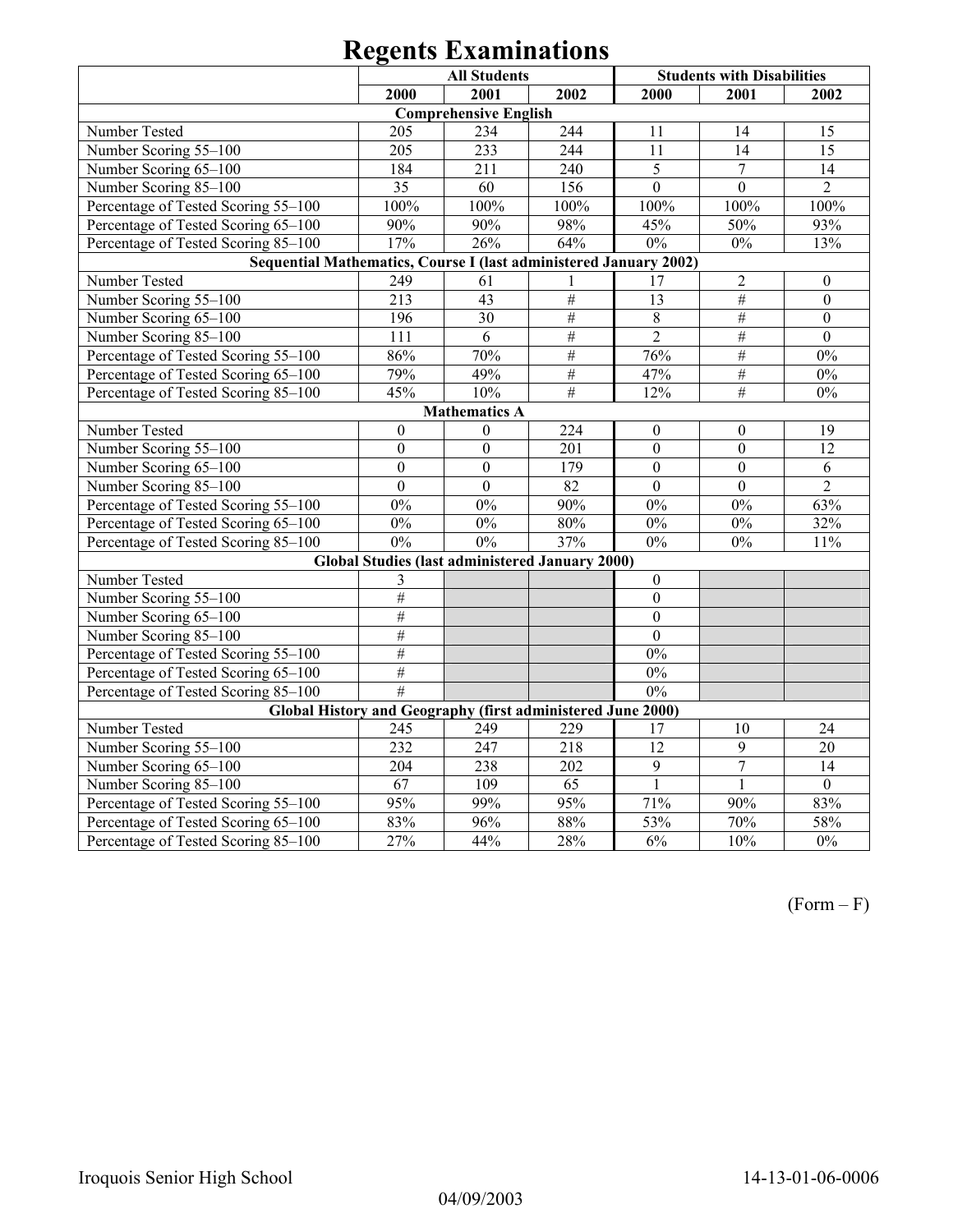|                                                               |      | <b>All Students</b>                               |        |                  | <b>Students with Disabilities</b> |                         |
|---------------------------------------------------------------|------|---------------------------------------------------|--------|------------------|-----------------------------------|-------------------------|
|                                                               | 2000 | 2001                                              | 2002   | 2000             | 2001                              | 2002                    |
| U.S. History and Government (last administered January 2001)  |      |                                                   |        |                  |                                   |                         |
| Number Tested                                                 | 183  | 11                                                |        | $\mathbf{0}$     | $\boldsymbol{0}$                  |                         |
| Number Scoring 55-100                                         | 180  | 10                                                |        | $\boldsymbol{0}$ | $\boldsymbol{0}$                  |                         |
| Number Scoring 65-100                                         | 167  | 9                                                 |        | $\boldsymbol{0}$ | $\mathbf{0}$                      |                         |
| Number Scoring 85-100                                         | 87   | $\overline{2}$                                    |        | $\Omega$         | $\theta$                          |                         |
| Percentage of Tested Scoring 55-100                           | 98%  | 91%                                               |        | $0\%$            | 0%                                |                         |
| Percentage of Tested Scoring 65-100                           | 91%  | 82%                                               |        | $0\%$            | 0%                                |                         |
| Percentage of Tested Scoring 85-100                           | 48%  | 18%                                               |        | $0\%$            | $0\%$                             |                         |
| U.S. History and Government (first administered June 2001)    |      |                                                   |        |                  |                                   |                         |
| Number Tested                                                 |      | 230                                               | 266    |                  | 9                                 | 17                      |
| Number Scoring 55-100                                         |      | 213                                               | 243    |                  | 6                                 | 10                      |
| Number Scoring 65-100                                         |      | 193                                               | 228    |                  | 3                                 | $\overline{9}$          |
| Number Scoring 85-100                                         |      | $\overline{97}$                                   | 67     |                  | $\overline{0}$                    | $\mathbf{1}$            |
| Percentage of Tested Scoring 55-100                           |      | 93%                                               | 91%    |                  | 67%                               | 59%                     |
| Percentage of Tested Scoring 65-100                           |      | 84%                                               | 86%    |                  | 33%                               | 53%                     |
| Percentage of Tested Scoring 85-100                           |      | 42%                                               | 25%    |                  | 0%                                | 6%                      |
|                                                               |      | Living Environment (first administered June 2001) |        |                  |                                   |                         |
| Number Tested                                                 |      | 233                                               | 231    |                  | 11                                | 21                      |
| Number Scoring 55-100                                         |      | 233                                               | 225    |                  | 11                                | 19                      |
| Number Scoring 65-100                                         |      | 232                                               | 221    |                  | 10                                | 17                      |
| Number Scoring 85-100                                         |      | 83                                                | 96     |                  | $\mathbf{1}$                      | $\overline{\mathbf{3}}$ |
| Percentage of Tested Scoring 55-100                           |      | 100%                                              | 97%    |                  | 100%                              | 90%                     |
| Percentage of Tested Scoring 65-100                           |      | 100%                                              | 96%    |                  | 91%                               | 81%                     |
| Percentage of Tested Scoring 85-100                           |      | 36%                                               | $42\%$ |                  | 9%                                | 14%                     |
| Physical Setting/Earth Science (first administered June 2001) |      |                                                   |        |                  |                                   |                         |
| Number Tested                                                 |      | 231                                               | 272    |                  | 18                                | 30                      |
| Number Scoring 55-100                                         |      | 219                                               | 256    |                  | 13                                | 26                      |
| Number Scoring 65-100                                         |      | 200                                               | 237    |                  | 11                                | 21                      |
| Number Scoring 85-100                                         |      | 96                                                | 111    |                  | $\mathbf{1}$                      | 6                       |
| Percentage of Tested Scoring 55-100                           |      | 95%                                               | 94%    |                  | 72%                               | 87%                     |
| Percentage of Tested Scoring 65-100                           |      | 87%                                               | 87%    |                  | 61%                               | 70%                     |
| Percentage of Tested Scoring 85-100                           |      | 42%                                               | 41%    |                  | 6%                                | 20%                     |

 $(Form - G)$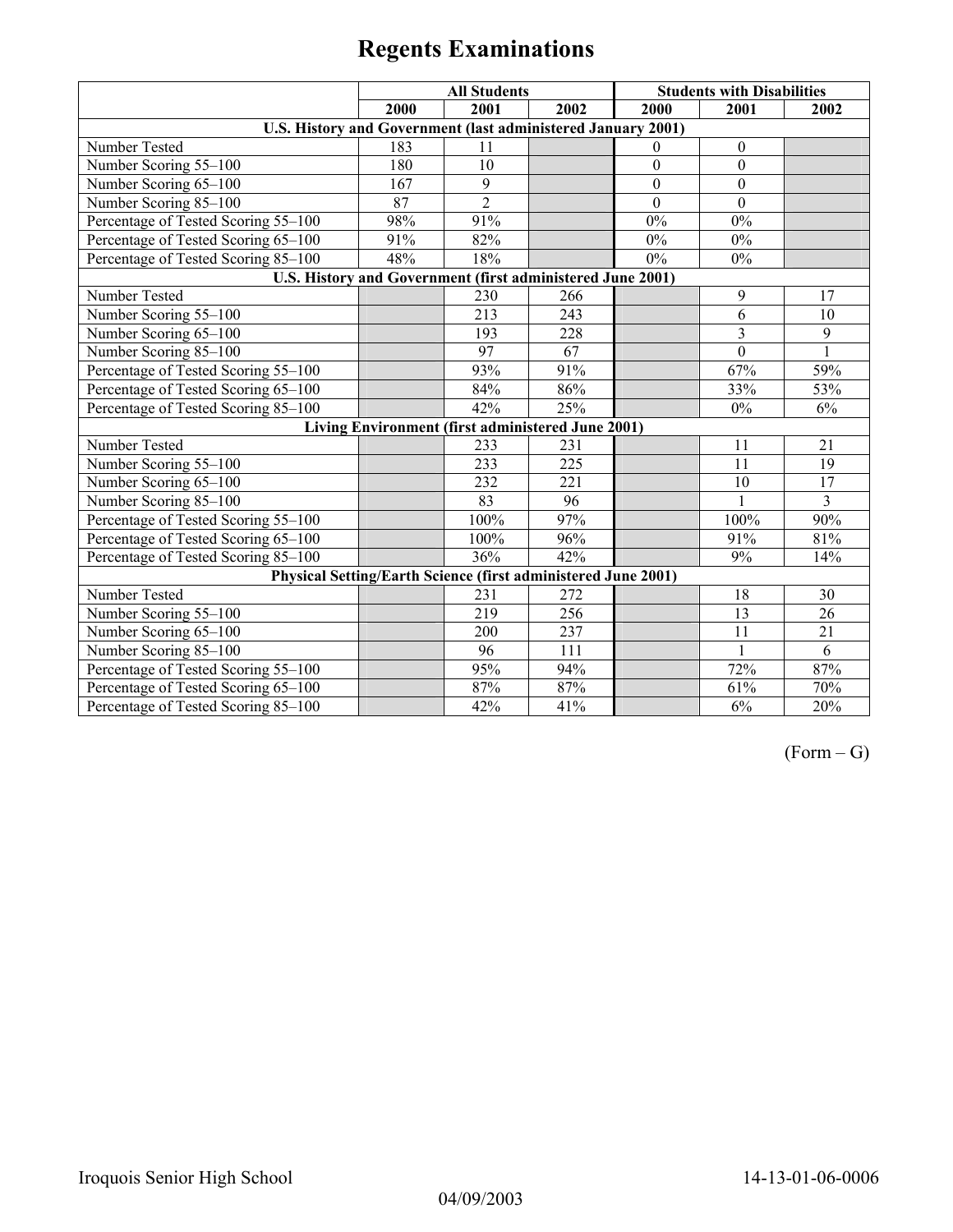# **Average Grade Enrollment**

### **All Students**

| Year | Grade 9<br>Enrollment<br>(June) | Grade 10<br>Enrollment<br>(June) | Grade 11<br><b>Enrollment</b><br>(June) | Grade 12<br><b>Enrollment</b><br>(June) | AGE* |
|------|---------------------------------|----------------------------------|-----------------------------------------|-----------------------------------------|------|
| 2000 | 247                             | 243                              | 209                                     | 194                                     | 223  |
| 2001 | 229                             | 236                              | 233                                     | 201                                     | 225  |
| 2002 | 263                             | 223                              | 241                                     | 233                                     | 240  |

\*In schools with no grade 9–12 enrollment, AGE is the grade 8 enrollment as reported through LEAP.

#### **Students with Disabilities**

| Year | Grade 9<br><b>Enrollment</b><br>(June) | <b>Grade 10</b><br><b>Enrollment</b><br>(June) | Grade 11<br><b>Enrollment</b><br>(June) | Grade 12<br><b>Enrollment</b><br>(June) | $AGE^*$ |
|------|----------------------------------------|------------------------------------------------|-----------------------------------------|-----------------------------------------|---------|
| 2000 |                                        |                                                |                                         | 10                                      |         |
| 2001 | 22                                     |                                                | 10                                      |                                         | 14      |
| 2002 | 29                                     | 23                                             | 13                                      | 10                                      | 19      |

\*In schools with no grade 9–12 enrollment, AGE is the grade 8 enrollment as reported through LEAP.

(Form – H)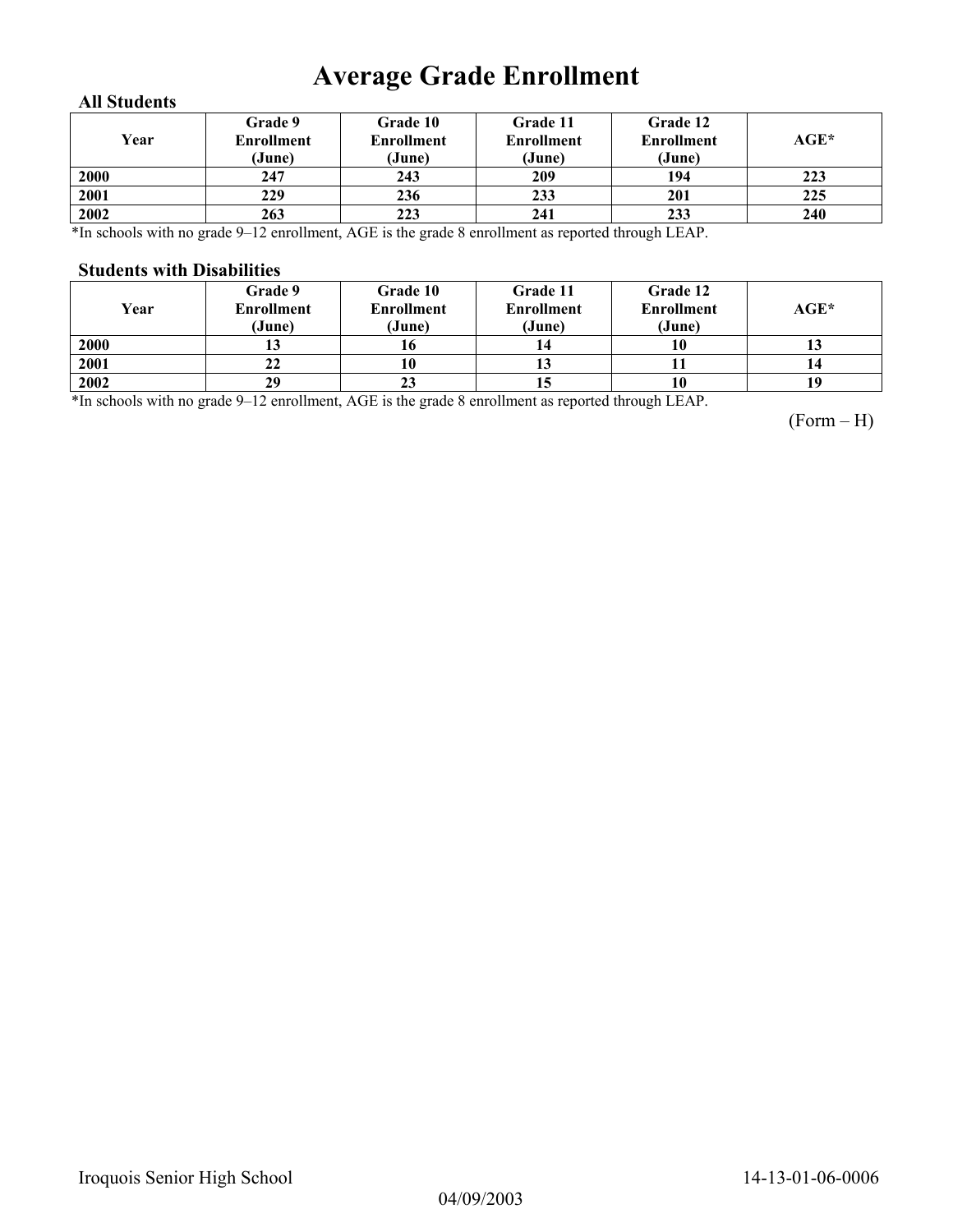|                                       | <b>All Students</b> |                              |                  | <b>Students with Disabilities</b> |                  |                  |
|---------------------------------------|---------------------|------------------------------|------------------|-----------------------------------|------------------|------------------|
|                                       | 2000                | 2001                         | 2002             | 2000                              | 2001             | 2002             |
| <b>Average Grade Enrollment (AGE)</b> | 223                 | $\overline{225}$             | 240              | 13                                | 14               | 19               |
|                                       |                     | <b>Comprehensive French</b>  |                  |                                   |                  |                  |
| Number Tested                         | 76                  | 88                           | 72               | $\theta$                          | $\boldsymbol{0}$ | $\boldsymbol{0}$ |
| Number Scoring 55-100                 | $\overline{75}$     | 86                           | $\overline{72}$  | $\overline{0}$                    | $\overline{0}$   | $\boldsymbol{0}$ |
| Number Scoring 65-100                 | $\overline{72}$     | 83                           | 70               | $\overline{0}$                    | $\overline{0}$   | $\boldsymbol{0}$ |
| Number Scoring 85-100                 | $\overline{28}$     | $\overline{26}$              | 20               | $\overline{0}$                    | $\theta$         | $\theta$         |
| Percentage of AGE Tested              | 34%                 | 39%                          | 30%              | 0%                                | $0\%$            | 0%               |
| Percentage of AGE Scoring 55-100      | 34%                 | 38%                          | 30%              | 0%                                | 0%               | 0%               |
| Percentage of AGE Scoring 65-100      | 32%                 | 37%                          | 29%              | $0\%$                             | $0\%$            | $0\%$            |
| Percentage of AGE Scoring 85-100      | 13%                 | 12%                          | 8%               | 0%                                | $0\%$            | $0\%$            |
| Percentage of Tested Scoring 65-100   | 95%                 | 94%                          | 97%              | 0%                                | 0%               | 0%               |
|                                       |                     | <b>Comprehensive Italian</b> |                  |                                   |                  |                  |
| Number Tested                         | $\theta$            | $\boldsymbol{0}$             | $\boldsymbol{0}$ | $\boldsymbol{0}$                  | $\boldsymbol{0}$ | $\boldsymbol{0}$ |
| Number Scoring 55-100                 | $\boldsymbol{0}$    | $\boldsymbol{0}$             | $\boldsymbol{0}$ | $\theta$                          | $\boldsymbol{0}$ | $\boldsymbol{0}$ |
| Number Scoring 65-100                 | $\mathbf{0}$        | $\overline{0}$               | $\mathbf{0}$     | $\overline{0}$                    | $\overline{0}$   | $\boldsymbol{0}$ |
| Number Scoring 85-100                 | $\overline{0}$      | $\overline{0}$               | $\overline{0}$   | $\overline{0}$                    | $\overline{0}$   | $\overline{0}$   |
| Percentage of AGE Tested              | 0%                  | 0%                           | 0%               | 0%                                | 0%               | 0%               |
| Percentage of AGE Scoring 55-100      | 0%                  | 0%                           | $0\%$            | 0%                                | $0\%$            | 0%               |
| Percentage of AGE Scoring 65-100      | 0%                  | 0%                           | 0%               | 0%                                | 0%               | 0%               |
| Percentage of AGE Scoring 85-100      | 0%                  | 0%                           | 0%               | 0%                                | $0\%$            | 0%               |
| Percentage of Tested Scoring 65-100   | 0%                  | $0\%$                        | 0%               | $0\%$                             | 0%               | $0\%$            |
|                                       |                     | <b>Comprehensive German</b>  |                  |                                   |                  |                  |
| Number Tested                         | $\theta$            | $\boldsymbol{0}$             | $\boldsymbol{0}$ | $\overline{0}$                    | $\boldsymbol{0}$ | $\boldsymbol{0}$ |
| Number Scoring 55-100                 | $\boldsymbol{0}$    | $\mathbf{0}$                 | $\boldsymbol{0}$ | $\mathbf{0}$                      | $\boldsymbol{0}$ | $\boldsymbol{0}$ |
| Number Scoring 65-100                 | $\mathbf{0}$        | $\overline{0}$               | $\overline{0}$   | $\overline{0}$                    | $\boldsymbol{0}$ | $\boldsymbol{0}$ |
| Number Scoring 85-100                 | $\theta$            | $\overline{0}$               | $\theta$         | $\overline{0}$                    | $\theta$         | $\theta$         |
| Percentage of AGE Tested              | 0%                  | 0%                           | 0%               | 0%                                | 0%               | 0%               |
| Percentage of AGE Scoring 55-100      | 0%                  | 0%                           | 0%               | 0%                                | 0%               | 0%               |
| Percentage of AGE Scoring 65-100      | $0\%$               | $0\%$                        | $0\%$            | $0\%$                             | $0\%$            | $0\%$            |
| Percentage of AGE Scoring 85-100      | 0%                  | 0%                           | 0%               | 0%                                | 0%               | 0%               |
| Percentage of Tested Scoring 65-100   | 0%                  | 0%                           | 0%               | 0%                                | 0%               | 0%               |
|                                       |                     | <b>Comprehensive Hebrew</b>  |                  |                                   |                  |                  |
| Number Tested                         | $\boldsymbol{0}$    | $\theta$                     | $\boldsymbol{0}$ | $\boldsymbol{0}$                  | $\boldsymbol{0}$ | $\boldsymbol{0}$ |
| Number Scoring 55-100                 | $\boldsymbol{0}$    | $\overline{0}$               | $\overline{0}$   | $\overline{0}$                    | $\overline{0}$   | $\overline{0}$   |
| Number Scoring 65-100                 | $\overline{0}$      | $\boldsymbol{0}$             | $\boldsymbol{0}$ | $\boldsymbol{0}$                  | $\boldsymbol{0}$ | $\boldsymbol{0}$ |
| Number Scoring 85-100                 | $\boldsymbol{0}$    | $\boldsymbol{0}$             | $\boldsymbol{0}$ | $\boldsymbol{0}$                  | $\boldsymbol{0}$ | $\boldsymbol{0}$ |
| Percentage of AGE Tested              | 0%                  | 0%                           | 0%               | 0%                                | 0%               | 0%               |
| Percentage of AGE Scoring 55-100      | 0%                  | 0%                           | 0%               | 0%                                | 0%               | 0%               |
| Percentage of AGE Scoring 65-100      | 0%                  | 0%                           | 0%               | 0%                                | 0%               | 0%               |
| Percentage of AGE Scoring 85-100      | $0\%$               | $0\%$                        | $0\%$            | $0\%$                             | $0\%$            | $0\%$            |
| Percentage of Tested Scoring 65-100   | 0%                  | $0\%$                        | 0%               | 0%                                | 0%               | 0%               |

(Form – I)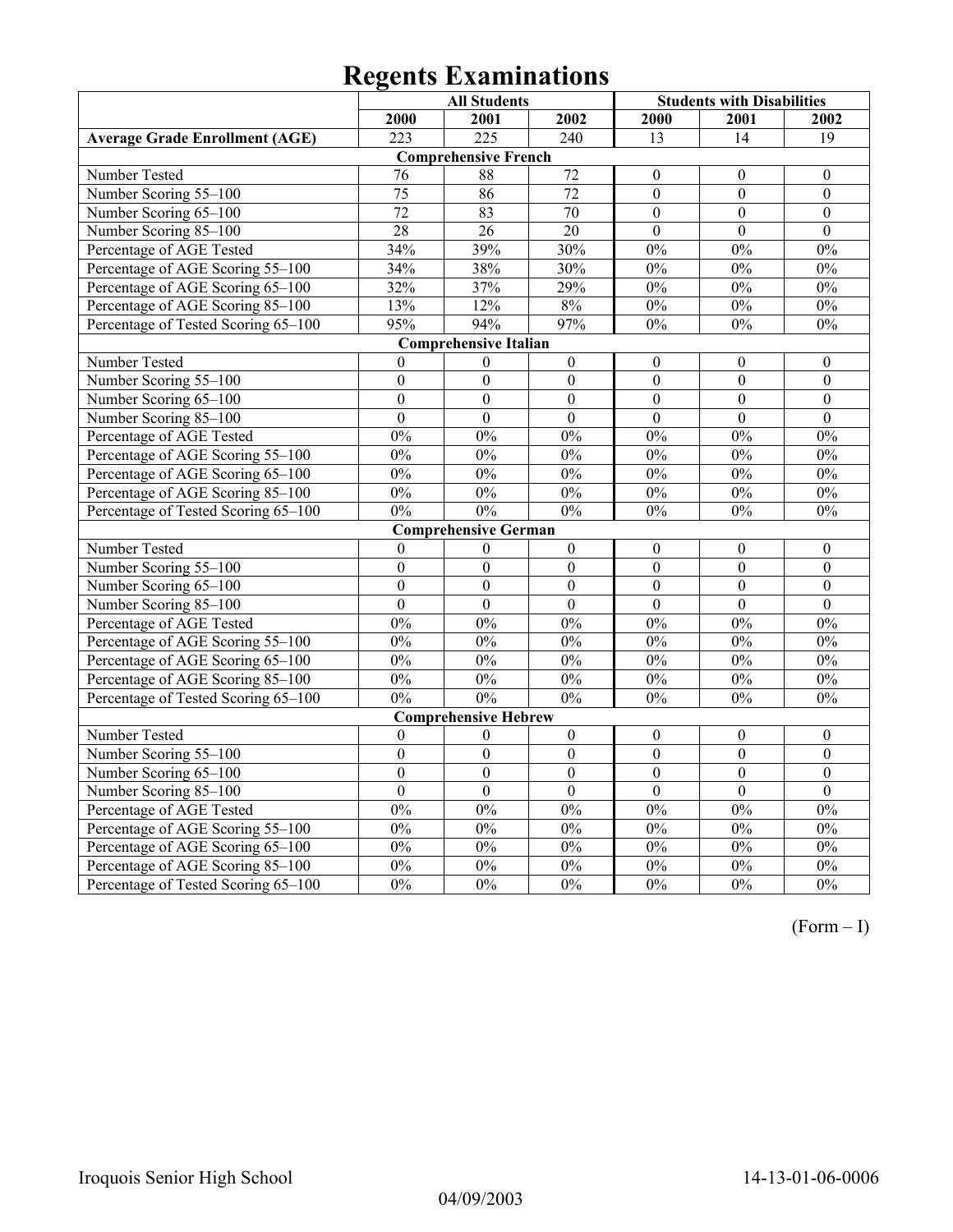|                                       |                  | <b>All Students</b>        |                  |                  | <b>Students with Disabilities</b> |              |  |  |  |
|---------------------------------------|------------------|----------------------------|------------------|------------------|-----------------------------------|--------------|--|--|--|
|                                       | 2000             | 2001                       | 2002             | 2000             | 2001                              | 2002         |  |  |  |
| <b>Average Grade Enrollment (AGE)</b> | 223              | 225                        | 240              | 13               | 14                                | 19           |  |  |  |
| <b>Comprehensive Spanish</b>          |                  |                            |                  |                  |                                   |              |  |  |  |
| Number Tested                         | 95               | 119                        | 96               | $\boldsymbol{0}$ | $\theta$                          | $\theta$     |  |  |  |
| Number Scoring 55-100                 | 92               | 118                        | 94               | $\boldsymbol{0}$ | $\boldsymbol{0}$                  | $\theta$     |  |  |  |
| Number Scoring 65-100                 | 89               | 110                        | 91               | $\theta$         | $\theta$                          | $\theta$     |  |  |  |
| Number Scoring 85-100                 | 37               | 52                         | 50               | $\theta$         | $\Omega$                          | $\Omega$     |  |  |  |
| Percentage of AGE Tested              | 43%              | 53%                        | 40%              | $0\%$            | $0\%$                             | $0\%$        |  |  |  |
| Percentage of AGE Scoring 55-100      | 41%              | 52%                        | 39%              | $0\%$            | $0\%$                             | $0\%$        |  |  |  |
| Percentage of AGE Scoring 65-100      | 40%              | 49%                        | 38%              | $0\%$            | $0\%$                             | $0\%$        |  |  |  |
| Percentage of AGE Scoring 85-100      | 17%              | 23%                        | 21%              | $0\%$            | $0\%$                             | $0\%$        |  |  |  |
| Percentage of Tested Scoring 65-100   | 94%              | 92%                        | 95%              | $0\%$            | $0\%$                             | $0\%$        |  |  |  |
|                                       |                  | <b>Comprehensive Latin</b> |                  |                  |                                   |              |  |  |  |
| Number Tested                         | $\mathbf{0}$     | 0                          | $\boldsymbol{0}$ | $\boldsymbol{0}$ | $\theta$                          | $\mathbf{0}$ |  |  |  |
| Number Scoring 55-100                 | $\theta$         | $\theta$                   | $\theta$         | $\theta$         | $\theta$                          | $\theta$     |  |  |  |
| Number Scoring 65-100                 | $\boldsymbol{0}$ | $\theta$                   | $\theta$         | $\theta$         | $\theta$                          | $\theta$     |  |  |  |
| Number Scoring 85-100                 | $\theta$         | $\theta$                   | $\theta$         | $\theta$         | $\theta$                          | $\Omega$     |  |  |  |
| Percentage of AGE Tested              | $0\%$            | $0\%$                      | $0\%$            | $0\%$            | $0\%$                             | $0\%$        |  |  |  |
| Percentage of AGE Scoring 55-100      | $0\%$            | $0\%$                      | $0\%$            | $0\%$            | $0\%$                             | $0\%$        |  |  |  |
| Percentage of AGE Scoring 65-100      | $0\%$            | $0\%$                      | $0\%$            | 0%               | $0\%$                             | $0\%$        |  |  |  |
| Percentage of AGE Scoring 85-100      | $0\%$            | $0\%$                      | $0\%$            | 0%               | $0\%$                             | $0\%$        |  |  |  |
| Percentage of Tested Scoring 65-100   | $0\%$            | $0\%$                      | $0\%$            | $0\%$            | $0\%$                             | $0\%$        |  |  |  |

 $(Form - J)$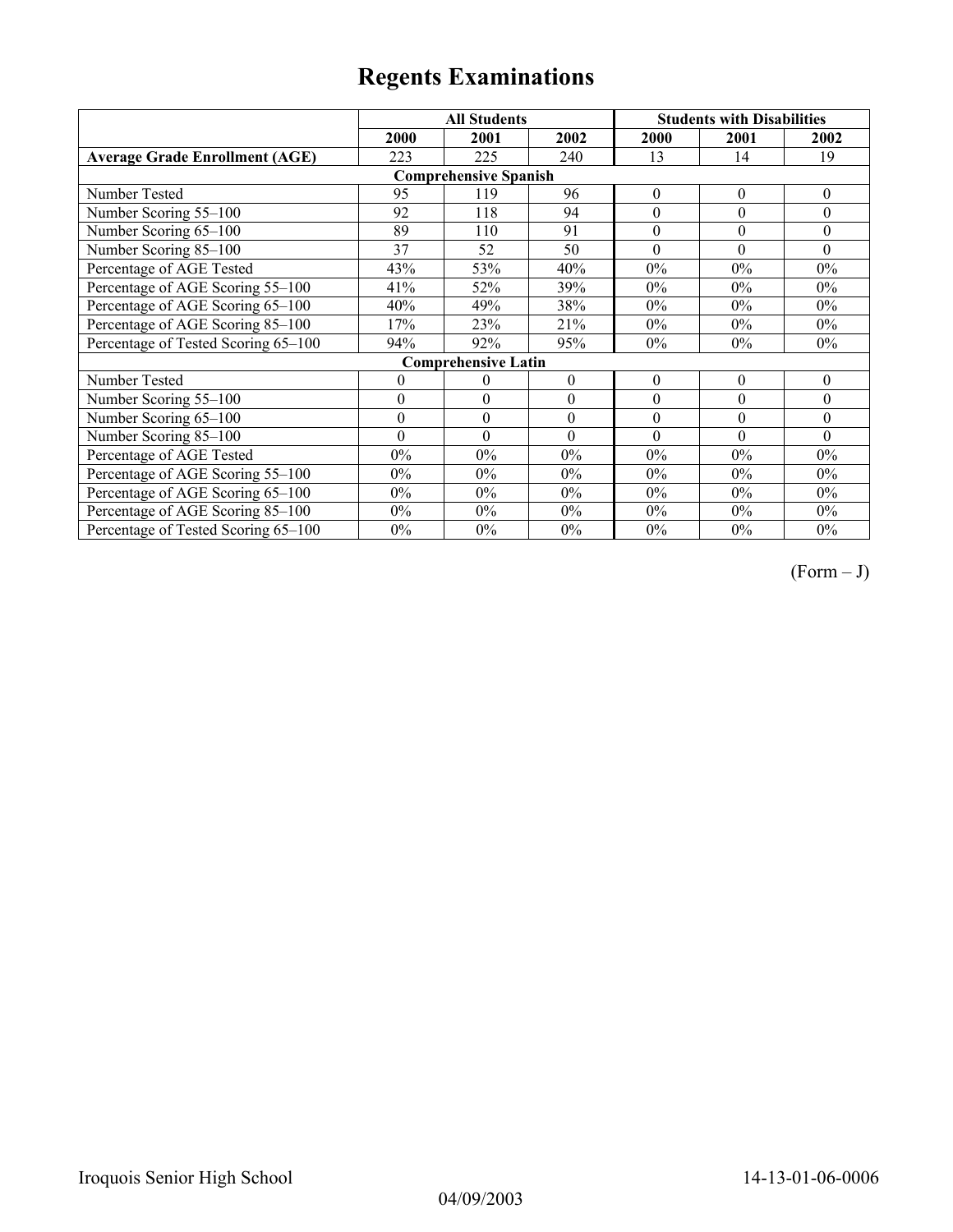|                                           | <b>All Students</b>                          |                  |                  | <b>Students with Disabilities</b> |                  |                  |  |
|-------------------------------------------|----------------------------------------------|------------------|------------------|-----------------------------------|------------------|------------------|--|
|                                           | 2000                                         | 2001             | 2002             | 2000                              | 2001             | 2002             |  |
| <b>Average Grade Enrollment (AGE)</b>     | 223                                          | 225              | 240              | 13                                | 14               | 19               |  |
|                                           | <b>Sequential Mathematics, Course II</b>     |                  |                  |                                   |                  |                  |  |
| Number Tested                             | 247                                          | 303              | 45               | 3                                 | 4                | $\boldsymbol{0}$ |  |
| Number Scoring 55-100                     | 156                                          | 250              | 34               | $\#$                              | $\overline{\#}$  | $\boldsymbol{0}$ |  |
| Number Scoring 65-100                     | 136                                          | 210              | 26               | $\#$                              | $\overline{H}$   | $\theta$         |  |
| Number Scoring 85-100                     | 53                                           | 88               | 6                | $\#$                              | $\overline{\#}$  | $\mathbf{0}$     |  |
| Percentage of AGE Tested                  | 111%                                         | 135%             | 19%              | $#$                               | #                | $0\%$            |  |
| Percentage of AGE Scoring 55-100          | 70%                                          | 111%             | 14%              | $\overline{\#}$                   | $\overline{\#}$  | $0\%$            |  |
| Percentage of AGE Scoring 65-100          | 61%                                          | 93%              | 11%              | #                                 | $\overline{\#}$  | $0\%$            |  |
| Percentage of AGE Scoring 85-100          | 24%                                          | 39%              | 3%               | $\#$                              | $\#$             | $0\%$            |  |
| Percentage of Tested Scoring 65-100       | 55%                                          | 69%              | 58%              | $\overline{\#}$                   | $\overline{\#}$  | $0\%$            |  |
| <b>Sequential Mathematics, Course III</b> |                                              |                  |                  |                                   |                  |                  |  |
| Number Tested                             | 167                                          | 175              | 174              | $\boldsymbol{0}$                  | $\boldsymbol{0}$ | $\overline{2}$   |  |
| Number Scoring 55-100                     | 138                                          | $\overline{148}$ | 157              | $\overline{0}$                    | $\overline{0}$   | $\#$             |  |
| Number Scoring 65-100                     | 123                                          | 134              | 153              | $\mathbf{0}$                      | $\mathbf{0}$     | $\overline{\#}$  |  |
| Number Scoring 85-100                     | 64                                           | 59               | 84               | $\Omega$                          | $\Omega$         | #                |  |
| Percentage of AGE Tested                  | 75%                                          | 78%              | 72%              | $0\%$                             | $0\%$            | $\#$             |  |
| Percentage of AGE Scoring 55-100          | 62%                                          | 66%              | 65%              | 0%                                | $0\%$            | $\#$             |  |
| Percentage of AGE Scoring 65-100          | 55%                                          | 60%              | 64%              | 0%                                | $0\%$            | #                |  |
| Percentage of AGE Scoring 85-100          | 29%                                          | 26%              | 35%              | $0\%$                             | $0\%$            | #                |  |
| Percentage of Tested Scoring 65-100       | 74%                                          | 77%              | 88%              | $0\%$                             | $0\%$            | $\overline{H}$   |  |
|                                           | Mathematics B (first administered June 2001) |                  |                  |                                   |                  |                  |  |
| Number Tested                             |                                              | $\boldsymbol{0}$ | $\theta$         |                                   | $\mathbf{0}$     | $\boldsymbol{0}$ |  |
| Number Scoring 55-100                     |                                              | $\theta$         | $\mathbf{0}$     |                                   | $\mathbf{0}$     | $\overline{0}$   |  |
| Number Scoring 65-100                     |                                              | $\boldsymbol{0}$ | $\boldsymbol{0}$ |                                   | $\boldsymbol{0}$ | $\boldsymbol{0}$ |  |
| Number Scoring 85-100                     |                                              | $\mathbf{0}$     | $\boldsymbol{0}$ |                                   | $\mathbf{0}$     | $\boldsymbol{0}$ |  |
| Percentage of AGE Tested                  |                                              | 0%               | $0\%$            |                                   | 0%               | $0\%$            |  |
| Percentage of AGE Scoring 55-100          |                                              | 0%               | $0\%$            |                                   | 0%               | $0\%$            |  |
| Percentage of AGE Scoring 65-100          |                                              | $0\%$            | $0\%$            |                                   | $0\%$            | $0\%$            |  |
| Percentage of AGE Scoring 85-100          |                                              | $0\%$            | $0\%$            |                                   | $0\%$            | $0\%$            |  |
| Percentage of Tested Scoring 65-100       |                                              | $0\%$            | $0\%$            |                                   | $0\%$            | $0\%$            |  |

 $(Form - K)$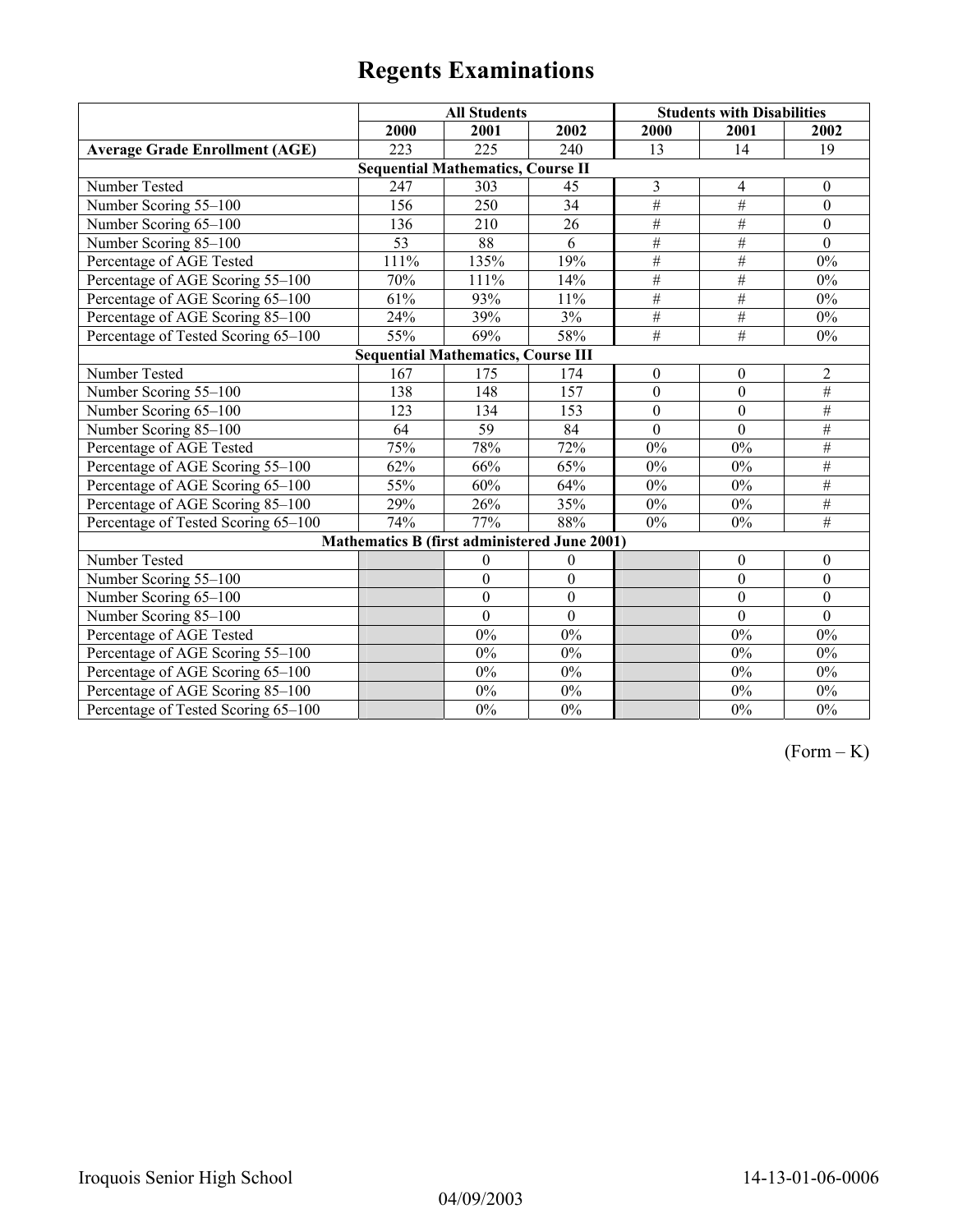|                                                 | <b>All Students</b> |                                                   |              |                  | <b>Students with Disabilities</b> |          |  |
|-------------------------------------------------|---------------------|---------------------------------------------------|--------------|------------------|-----------------------------------|----------|--|
|                                                 | 2000                | 2001                                              | 2002         | 2000             | 2001                              | 2002     |  |
| <b>Average Grade Enrollment (AGE)</b>           | 223                 | 225                                               | 240          | 13               | 14                                | 19       |  |
|                                                 |                     | Earth Science (last administered January 2001)    |              |                  |                                   |          |  |
| Number Tested                                   | $\theta$            | 19                                                |              | $\mathbf{0}$     | $\overline{2}$                    |          |  |
| Number Scoring 55-100                           | $\boldsymbol{0}$    | 10                                                |              | $\mathbf{0}$     | $\overline{\#}$                   |          |  |
| Number Scoring 65-100                           | $\boldsymbol{0}$    | $\overline{3}$                                    |              | $\boldsymbol{0}$ | $\overline{+}$                    |          |  |
| Number Scoring 85-100                           | $\boldsymbol{0}$    | $\boldsymbol{0}$                                  |              | $\theta$         | $\overline{\#}$                   |          |  |
| Percentage of AGE Tested                        | $0\%$               | 8%                                                |              | 0%               | $\overline{\#}$                   |          |  |
| Percentage of AGE Scoring 55-100                | $0\%$               | 4%                                                |              | $0\%$            | #                                 |          |  |
| Percentage of AGE Scoring 65-100                | $0\%$               | $1\%$                                             |              | $0\%$            | #                                 |          |  |
| Percentage of AGE Scoring 85-100                | $0\%$               | $0\%$                                             |              | $0\%$            | $\overline{\#}$                   |          |  |
| Percentage of Tested Scoring 65-100             | $0\%$               | 16%                                               |              | $0\%$            | #                                 |          |  |
| <b>Biology (last administered January 2001)</b> |                     |                                                   |              |                  |                                   |          |  |
| Number Tested                                   | 228                 | 23                                                |              | 4                | $\boldsymbol{0}$                  |          |  |
| Number Scoring 55-100                           | 215                 | 20                                                |              | $\overline{\#}$  | $\mathbf{0}$                      |          |  |
| Number Scoring 65-100                           | 196                 | 13                                                |              | $\#$             | $\mathbf{0}$                      |          |  |
| Number Scoring 85-100                           | 75                  | $\overline{2}$                                    |              | #                | $\mathbf{0}$                      |          |  |
| Percentage of AGE Tested                        | 102%                | 10%                                               |              | #                | $0\%$                             |          |  |
| Percentage of AGE Scoring 55-100                | 96%                 | 9%                                                |              | #                | $0\%$                             |          |  |
| Percentage of AGE Scoring 65-100                | 88%                 | 6%                                                |              | #                | $0\%$                             |          |  |
| Percentage of AGE Scoring 85-100                | 34%                 | $1\%$                                             |              | $\#$             | $0\%$                             |          |  |
| Percentage of Tested Scoring 65-100             | 86%                 | 57%                                               |              | $\overline{\#}$  | $0\%$                             |          |  |
|                                                 |                     | <b>Chemistry (last administered January 2002)</b> |              |                  |                                   |          |  |
| Number Tested                                   | 142                 | 173                                               | $\theta$     | $\theta$         | $\boldsymbol{0}$                  | $\theta$ |  |
| Number Scoring 55-100                           | 142                 | 165                                               | $\theta$     | $\boldsymbol{0}$ | $\theta$                          | $\theta$ |  |
| Number Scoring 65-100                           | 131                 | 145                                               | $\mathbf{0}$ | $\mathbf{0}$     | $\theta$                          | $\theta$ |  |
| Number Scoring 85-100                           | 53                  | 67                                                | $\theta$     | $\theta$         | $\theta$                          | $\theta$ |  |
| Percentage of AGE Tested                        | 64%                 | 77%                                               | 0%           | $0\%$            | $0\%$                             | $0\%$    |  |
| Percentage of AGE Scoring 55-100                | 64%                 | 73%                                               | $0\%$        | $0\%$            | $0\%$                             | $0\%$    |  |
| Percentage of AGE Scoring 65-100                | 59%                 | 64%                                               | $0\%$        | $0\%$            | 0%                                | 0%       |  |
| Percentage of AGE Scoring 85-100                | 24%                 | 30%                                               | $0\%$        | $0\%$            | 0%                                | $0\%$    |  |
| Percentage of Tested Scoring 65-100             | 92%                 | 84%                                               | 0%           | 0%               | 0%                                | 0%       |  |

 $(Form - L)$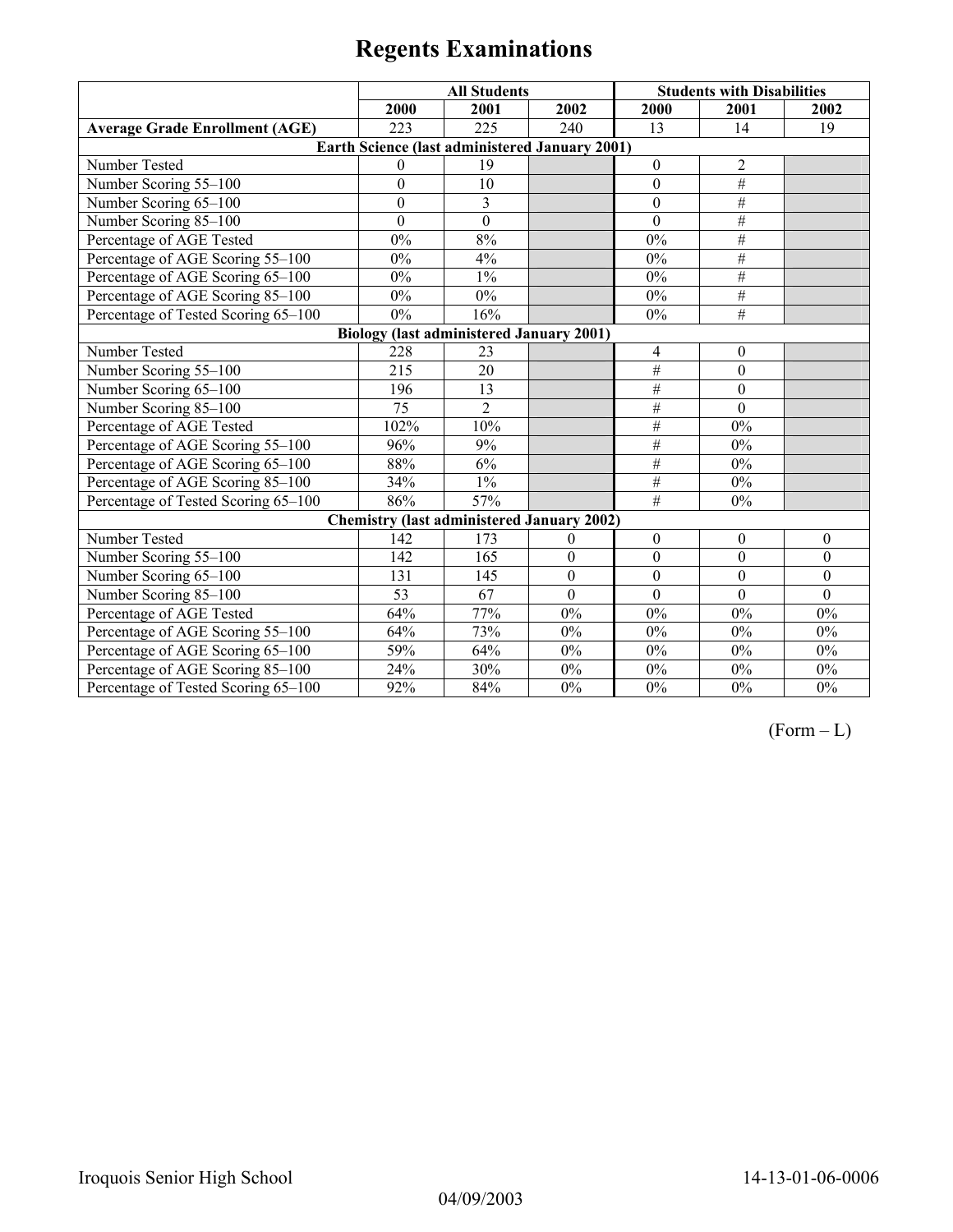|                                       | <b>All Students</b> |                                                           |                | <b>Students with Disabilities</b> |              |                  |
|---------------------------------------|---------------------|-----------------------------------------------------------|----------------|-----------------------------------|--------------|------------------|
|                                       | 2000                | 2001                                                      | 2002           | 2000                              | 2001         | 2002             |
| <b>Average Grade Enrollment (AGE)</b> | 223                 | 225                                                       | 240            | 13                                | 14           | 19               |
|                                       |                     | Physics (last administered January 2002)                  |                |                                   |              |                  |
| Number Tested                         | 53                  | 62                                                        | $\Omega$       | $\mathbf{0}$                      | $\theta$     | $\theta$         |
| Number Scoring 55-100                 | 52                  | $\overline{61}$                                           | $\overline{0}$ | $\overline{0}$                    | $\mathbf{0}$ | $\overline{0}$   |
| Number Scoring 65-100                 | 52                  | $\overline{58}$                                           | $\mathbf{0}$   | $\mathbf{0}$                      | $\mathbf{0}$ | $\theta$         |
| Number Scoring 85-100                 | $\overline{27}$     | 28                                                        | $\mathbf{0}$   | $\mathbf{0}$                      | $\mathbf{0}$ | $\overline{0}$   |
| Percentage of AGE Tested              | 24%                 | 28%                                                       | 0%             | 0%                                | $0\%$        | $0\%$            |
| Percentage of AGE Scoring 55-100      | 23%                 | 27%                                                       | $0\%$          | $0\%$                             | $0\%$        | $0\%$            |
| Percentage of AGE Scoring 65-100      | 23%                 | 26%                                                       | $0\%$          | $0\%$                             | $0\%$        | $0\%$            |
| Percentage of AGE Scoring 85-100      | 12%                 | 12%                                                       | $0\%$          | $0\%$                             | $0\%$        | $0\%$            |
| Percentage of Tested Scoring 65-100   | 98%                 | 94%                                                       | $0\%$          | $0\%$                             | $0\%$        | $0\%$            |
|                                       |                     | Physical Setting/Chemistry (first administered June 2002) |                |                                   |              |                  |
| Number Tested                         |                     |                                                           | 165            |                                   |              | $\overline{2}$   |
| Number Scoring 55-100                 |                     |                                                           | 161            |                                   |              | $\#$             |
| Number Scoring 65-100                 |                     |                                                           | 126            |                                   |              | $\#$             |
| Number Scoring 85-100                 |                     |                                                           | 17             |                                   |              | $\#$             |
| Percentage of AGE Tested              |                     |                                                           | 69%            |                                   |              | #                |
| Percentage of AGE Scoring 55-100      |                     |                                                           | 67%            |                                   |              | #                |
| Percentage of AGE Scoring 65-100      |                     |                                                           | 53%            |                                   |              | $\#$             |
| Percentage of AGE Scoring 85-100      |                     |                                                           | 7%             |                                   |              | #                |
| Percentage of Tested Scoring 65-100   |                     |                                                           | 76%            |                                   |              | #                |
|                                       |                     | Physical Setting/Physics (first administered June 2002)   |                |                                   |              |                  |
| Number Tested                         |                     |                                                           | 74             |                                   |              | $\boldsymbol{0}$ |
| Number Scoring 55-100                 |                     |                                                           | 60             |                                   |              | $\boldsymbol{0}$ |
| Number Scoring 65-100                 |                     |                                                           | 48             |                                   |              | $\boldsymbol{0}$ |
| Number Scoring 85-100                 |                     |                                                           | 15             |                                   |              | $\theta$         |
| Percentage of AGE Tested              |                     |                                                           | 31%            |                                   |              | $0\%$            |
| Percentage of AGE Scoring 55-100      |                     |                                                           | 25%            |                                   |              | $0\%$            |
| Percentage of AGE Scoring 65-100      |                     |                                                           | 20%            |                                   |              | $0\%$            |
| Percentage of AGE Scoring 85-100      |                     |                                                           | 6%             |                                   |              | $0\%$            |
| Percentage of Tested Scoring 65-100   |                     |                                                           | 65%            |                                   |              | $0\%$            |

(Form – M)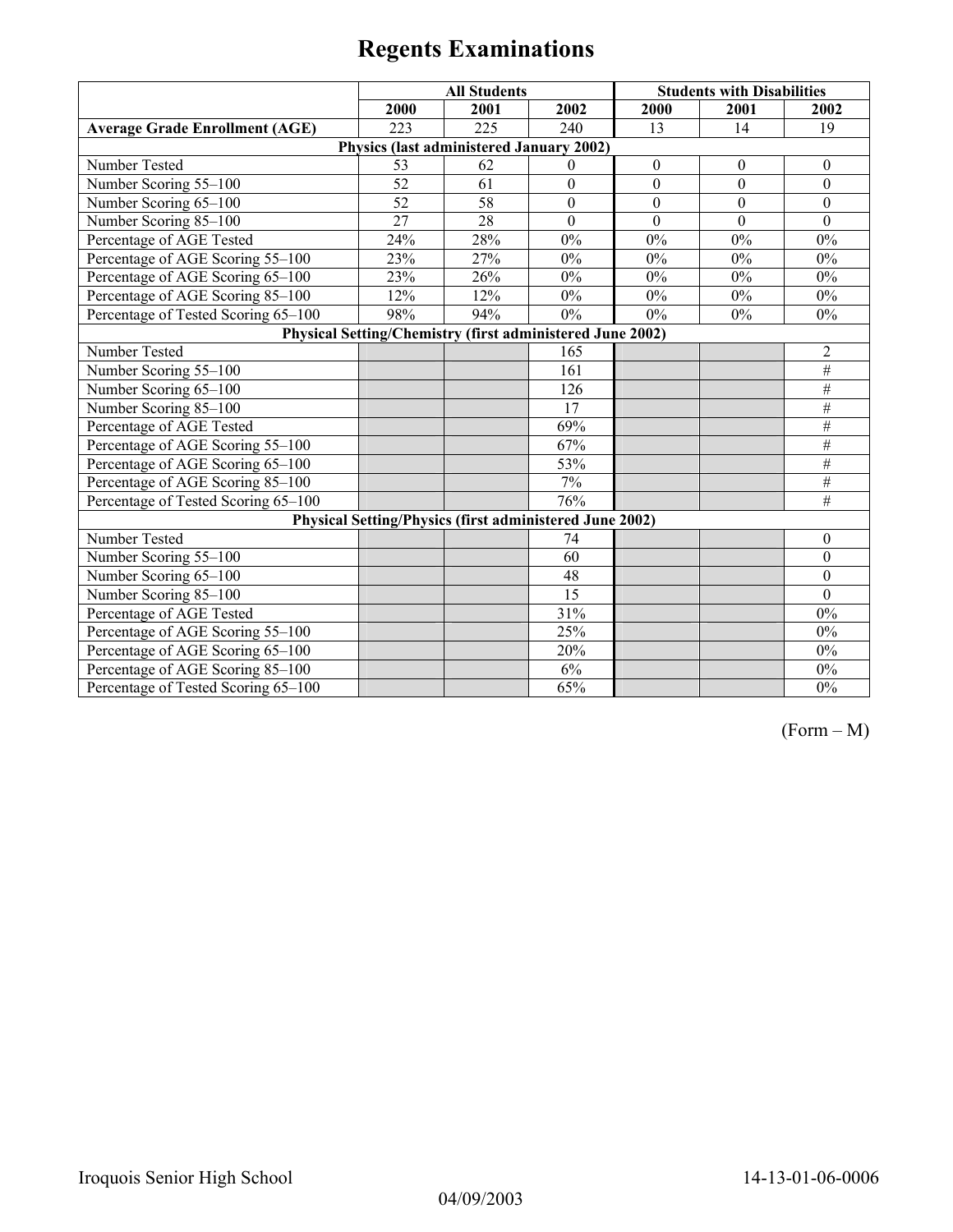## **Introduction to Occupations Examination**

|                                   | 1999–2000         |           | 2000-2001         |           | $2001 - 2002$     |           |
|-----------------------------------|-------------------|-----------|-------------------|-----------|-------------------|-----------|
|                                   | <b>No. Tested</b> | % Passing | <b>No. Tested</b> | % Passing | <b>No. Tested</b> | % Passing |
| <b>General-Education Students</b> | 219               | 99%       | 330               | 100%      | -10               | 97%       |
| <b>Students with Disabilities</b> |                   | 100%      | 28                | 100%      |                   | 100%      |

On school reports, 1999–2000 and 2000–2001 data are for all students with disabilities enrolled in the school. District reports contain data for all students with disabilities enrolled in the district for the 1999–2000, 2000–2001, and 2001–2002 school years.

## **Elementary-Level Social Studies**

|                 |                                   | <b>Number</b><br><b>Tested</b> | $%$ at<br>Level 1 | $%$ at<br><b>Level 2</b> | $%$ at<br>Level 3 | $%$ at<br><b>Level 4</b> |
|-----------------|-----------------------------------|--------------------------------|-------------------|--------------------------|-------------------|--------------------------|
|                 | <b>General-Education Students</b> |                                | 0%                | $0\%$                    | $0\%$             | $0\%$                    |
| <b>Nov 2001</b> | <b>Students with Disabilities</b> |                                | $0\%$             | $0\%$                    | $0\%$             | $0\%$                    |
|                 | All Students                      |                                | 0%                | $0\%$                    | $0\%$             | $0\%$                    |

## **Middle-Level Social Studies**

|                  |                                   | <b>Number</b><br><b>Tested</b> | $%$ at<br><b>Level</b> 1 | $%$ at<br>Level 2 | $%$ at<br>Level 3 | $%$ at<br>Level 4 |
|------------------|-----------------------------------|--------------------------------|--------------------------|-------------------|-------------------|-------------------|
|                  | <b>General-Education Students</b> |                                | $0\%$                    | $0\%$             | $0\%$             | $0\%$             |
| <b>June 2002</b> | <b>Students with Disabilities</b> |                                | $0\%$                    | $0\%$             | $0\%$             | $0\%$             |
|                  | All Students                      |                                | $0\%$                    | $0\%$             | $0\%$             | $0\%$             |

 $(Form - N)$